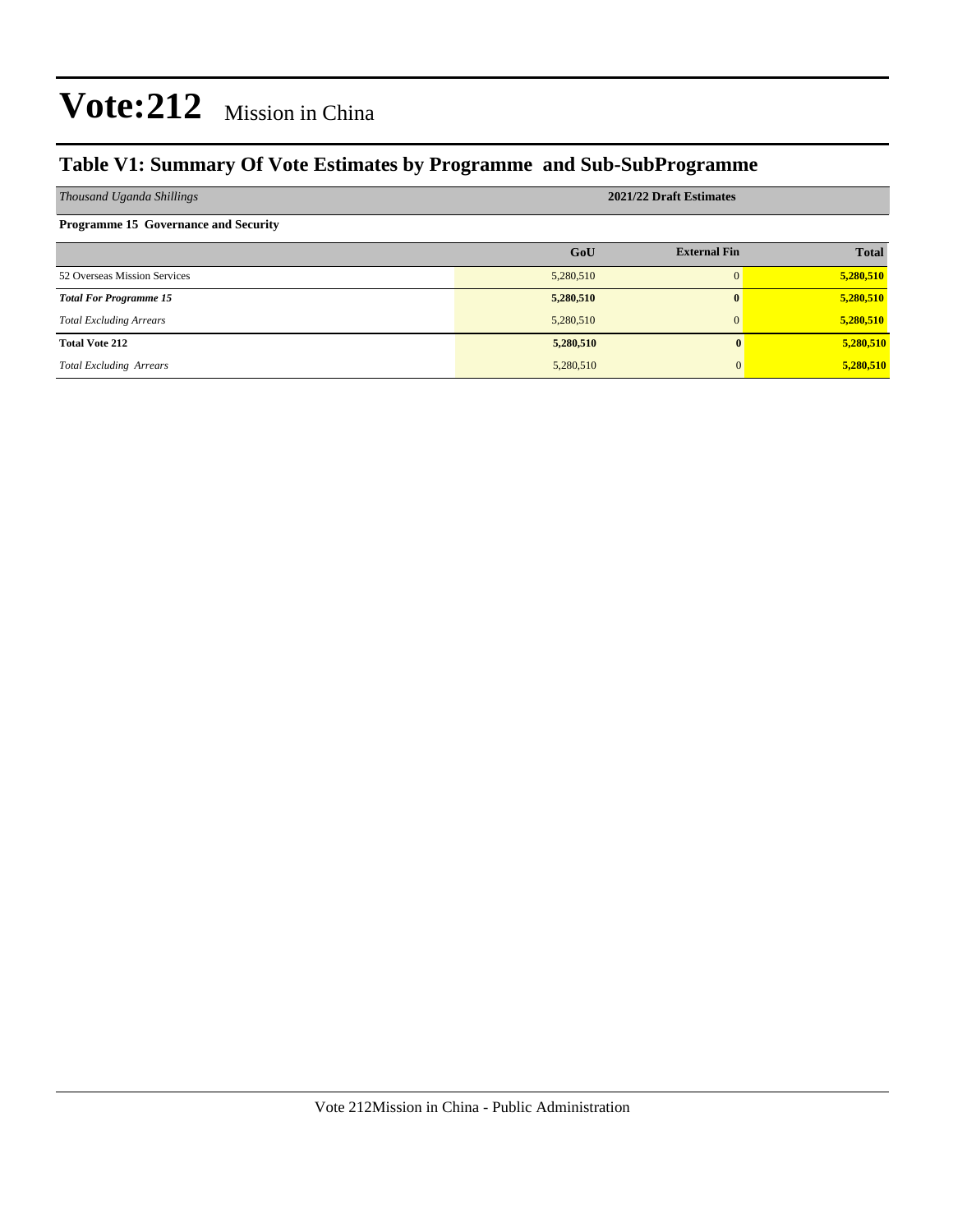### **Table V2: Summary Of Vote Estimates by Sub-SubProgramme,Department and Project**

| Thousand Uganda Shillings                                                 |                  | 2020/21 Approved Budget |                  |              | 2021/22 Draft Estimates |                               |              |
|---------------------------------------------------------------------------|------------------|-------------------------|------------------|--------------|-------------------------|-------------------------------|--------------|
| <b>Sub-SubProgramme 52 Overseas Mission Services</b>                      |                  |                         |                  |              |                         |                               |              |
| <b>Recurrent Budget Estimates</b>                                         | Wage             | <b>Non-Wage</b>         | <b>AIA</b>       | <b>Total</b> | <b>Wage</b>             | <b>Non-Wage</b>               | <b>Total</b> |
| 01 Headquarters Beijing                                                   | 388,183          | 4,592,327               | $\mathbf{0}$     | 4,980,510    | 388,183                 | 4,592,327                     | 4,980,510    |
| <b>Total Recurrent Budget Estimates for Sub-</b><br><b>SubProgramme</b>   | 388,183          | 4,592,327               | $\bf{0}$         | 4,980,510    | 388,183                 | 4,592,327                     | 4,980,510    |
| Development Budget Estimates                                              | <b>GoU Dev't</b> | <b>External Fin</b>     | <b>AIA</b>       | <b>Total</b> |                         | <b>GoU Dev't External Fin</b> | <b>Total</b> |
| 1726 Retooling of Mission in Beijing - China                              | $\Omega$         | $\Omega$                | $\mathbf{0}$     | $\bf{0}$     | 300,000                 | $\overline{0}$                | 300,000      |
| <b>Total Development Budget Estimates for Sub-</b><br><b>SubProgramme</b> | $\bf{0}$         | $\bf{0}$                | $\bf{0}$         | $\bf{0}$     | 300,000                 | $\bf{0}$                      | 300,000      |
|                                                                           | GoU              | <b>External Fin</b>     | <b>AIA</b>       | <b>Total</b> | GoU                     | <b>External Fin</b>           | <b>Total</b> |
| <b>Total For Sub-SubProgramme 52</b>                                      | 4,980,510        | $\mathbf{0}$            | $\bf{0}$         | 4,980,510    | 5,280,510               | $\bf{0}$                      | 5,280,510    |
| <b>Total Excluding Arrears</b>                                            | 4,980,510        | $\mathbf{0}$            | $\boldsymbol{0}$ | 4,980,510    | 5,280,510               | $\overline{0}$                | 5,280,510    |
| <b>Total Vote 212</b>                                                     | 4,980,510        | $\mathbf{0}$            | $\bf{0}$         | 4,980,510    | 5,280,510               | $\bf{0}$                      | 5,280,510    |
| <b>Total Excluding Arrears</b>                                            | 4,980,510        | $\boldsymbol{0}$        | $\mathbf{0}$     | 4,980,510    | 5,280,510               | $\mathbf{0}$                  | 5,280,510    |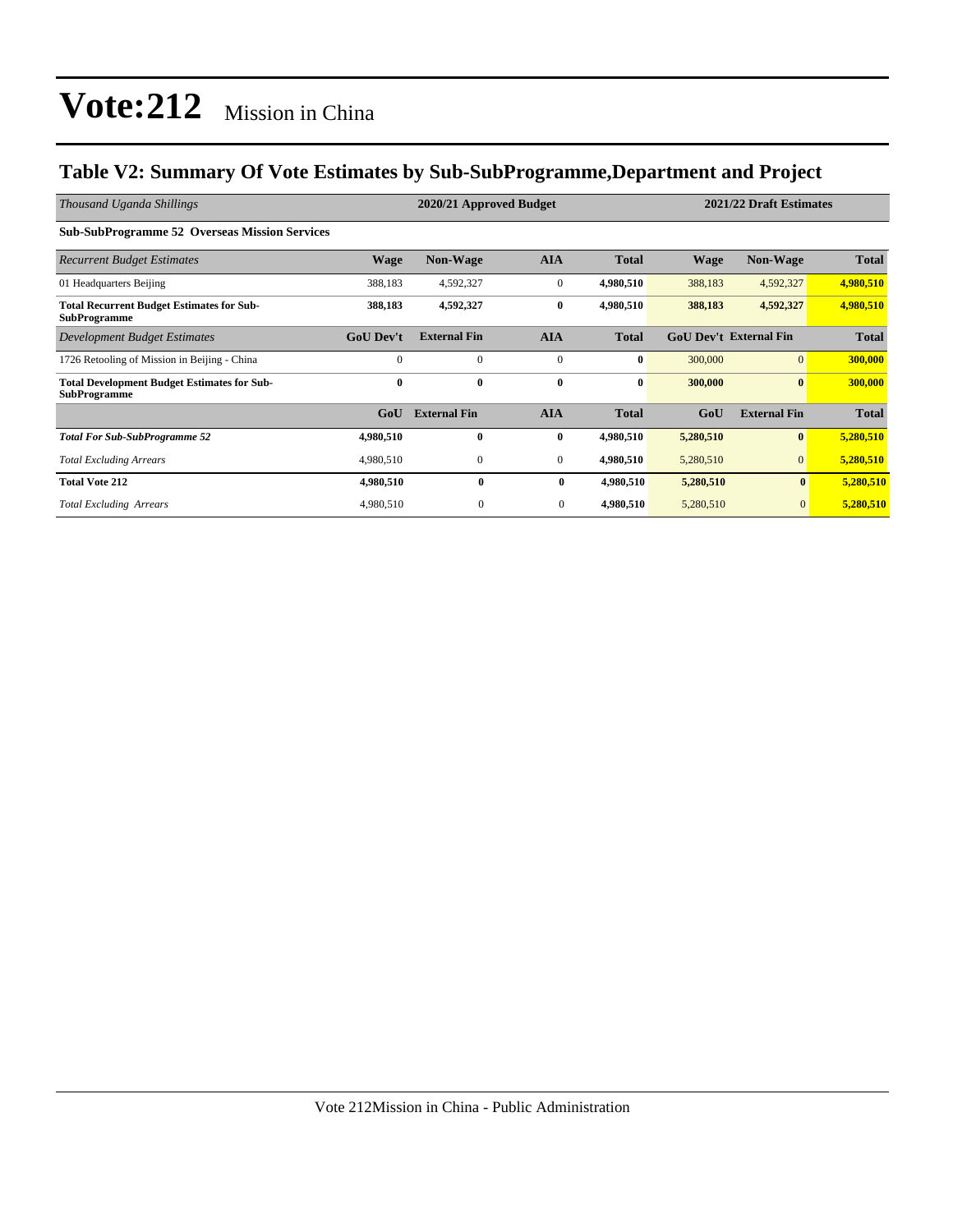### **Table V3: Summary Vote Estimates by Item**

| Thousand Uganda Shillings                                   |           | 2020/21 Approved Budget |                  |              |           | 2021/22 Draft Estimates |              |  |  |
|-------------------------------------------------------------|-----------|-------------------------|------------------|--------------|-----------|-------------------------|--------------|--|--|
|                                                             | GoU       | <b>External Fin</b>     | <b>AIA</b>       | <b>Total</b> | GoU       | <b>External Fin</b>     | <b>Total</b> |  |  |
| <b>Employees, Goods and Services (Outputs Provided)</b>     | 4,980,510 | $\bf{0}$                | $\bf{0}$         | 4,980,510    | 4,980,510 | $\bf{0}$                | 4,980,510    |  |  |
| 211103 Allowances (Inc. Casuals, Temporary)                 | 1,302,911 | $\bf{0}$                | $\bf{0}$         | 1,302,911    | 1,302,911 | $\bf{0}$                | 1,302,911    |  |  |
| 211105 Missions staff salaries                              | 388,183   | $\bf{0}$                | $\bf{0}$         | 388,183      | 388,183   | $\bf{0}$                | 388,183      |  |  |
| 212201 Social Security Contributions                        | 105,000   | $\bf{0}$                | $\bf{0}$         | 105,000      | 105,000   | $\bf{0}$                | 105,000      |  |  |
| 213001 Medical expenses (To employees)                      | 200,000   | $\bf{0}$                | $\bf{0}$         | 200,000      | 200,000   | $\bf{0}$                | 200,000      |  |  |
| 221001 Advertising and Public Relations                     | 160,212   | $\bf{0}$                | $\bf{0}$         | 160,212      | 161,412   | $\bf{0}$                | 161,412      |  |  |
| 221002 Workshops and Seminars                               | 210,000   | $\bf{0}$                | $\bf{0}$         | 210,000      | 210,000   | $\bf{0}$                | 210,000      |  |  |
| 221003 Staff Training                                       | 10,000    | $\bf{0}$                | $\bf{0}$         | 10,000       | 10,000    | $\bf{0}$                | 10,000       |  |  |
| 221005 Hire of Venue (chairs, projector, etc)               | 231,949   | $\bf{0}$                | $\bf{0}$         | 231,949      | 231,949   | $\bf{0}$                | 231,949      |  |  |
| 221007 Books, Periodicals & Newspapers                      | 5,000     | $\bf{0}$                | $\bf{0}$         | 5,000        | 5,000     | $\bf{0}$                | 5,000        |  |  |
| 221008 Computer supplies and Information Technology<br>(TT) | 5,000     | $\bf{0}$                | $\bf{0}$         | 5,000        | 5,000     | $\bf{0}$                | 5,000        |  |  |
| 221009 Welfare and Entertainment                            | 65,176    | $\bf{0}$                | $\bf{0}$         | 65,176       | 65,176    | $\bf{0}$                | 65,176       |  |  |
| 221011 Printing, Stationery, Photocopying and Binding       | 24,132    | $\bf{0}$                | $\bf{0}$         | 24,132       | 24,132    | $\bf{0}$                | 24,132       |  |  |
| 221012 Small Office Equipment                               | 5,022     | $\bf{0}$                | $\bf{0}$         | 5,022        | 5,022     | $\bf{0}$                | 5,022        |  |  |
| 222001 Telecommunications                                   | 63,568    | $\bf{0}$                | 0                | 63,568       | 63,568    | $\mathbf{0}$            | 63,568       |  |  |
| 222002 Postage and Courier                                  | 5,044     | $\bf{0}$                | $\bf{0}$         | 5,044        | 5,044     | $\mathbf{0}$            | 5,044        |  |  |
| 222003 Information and communications technology<br>(ICT)   | 10,088    | $\bf{0}$                | $\bf{0}$         | 10,088       | 10,088    | $\bf{0}$                | 10,088       |  |  |
| 223003 Rent – (Produced Assets) to private entities         | 1,530,002 | $\bf{0}$                | $\bf{0}$         | 1,530,002    | 1,530,002 | $\bf{0}$                | 1,530,002    |  |  |
| 223005 Electricity                                          | 40,000    | $\bf{0}$                | $\bf{0}$         | 40,000       | 40,000    | $\bf{0}$                | 40,000       |  |  |
| 223006 Water                                                | 10,687    | $\bf{0}$                | $\bf{0}$         | 10,687       | 10,687    | $\bf{0}$                | 10,687       |  |  |
| 223007 Other Utilities- (fuel, gas, firewood, charcoal)     | 53,568    | $\bf{0}$                | $\bf{0}$         | 53,568       | 53,568    | $\bf{0}$                | 53,568       |  |  |
| 226001 Insurances                                           | 14,088    | $\bf{0}$                | $\bf{0}$         | 14,088       | 14,088    | $\bf{0}$                | 14,088       |  |  |
| 227001 Travel inland                                        | 203,000   | $\bf{0}$                | $\bf{0}$         | 203,000      | 203,000   | $\bf{0}$                | 203,000      |  |  |
| 227002 Travel abroad                                        | 242,000   | $\bf{0}$                | $\bf{0}$         | 242,000      | 242,000   | $\bf{0}$                | 242,000      |  |  |
| 227003 Carriage, Haulage, Freight and transport hire        | 10,000    | $\bf{0}$                | $\bf{0}$         | 10,000       | 10,000    | $\bf{0}$                | 10,000       |  |  |
| 227004 Fuel, Lubricants and Oils                            | 60,000    | $\bf{0}$                | $\bf{0}$         | 60,000       | 58,800    | $\bf{0}$                | 58,800       |  |  |
| 228002 Maintenance - Vehicles                               | 20,880    | $\bf{0}$                | $\bf{0}$         | 20,880       | 20,880    | $\bf{0}$                | 20,880       |  |  |
| 228003 Maintenance – Machinery, Equipment &<br>Furniture    | 5,000     | $\pmb{0}$               | $\bf{0}$         | 5,000        | 5,000     | $\bf{0}$                | 5,000        |  |  |
| <b>Investment</b> (Capital Purchases)                       | $\bf{0}$  | $\bf{0}$                | $\bf{0}$         | $\bf{0}$     | 300,000   | $\mathbf{0}$            | 300,000      |  |  |
| 312201 Transport Equipment                                  | $\bf{0}$  | $\pmb{0}$               | $\bf{0}$         | $\bf{0}$     | 300,000   | $\bf{0}$                | 300,000      |  |  |
| <b>Grand Total Vote 212</b>                                 | 4,980,510 | $\pmb{0}$               | $\bf{0}$         | 4,980,510    | 5,280,510 | $\bf{0}$                | 5,280,510    |  |  |
| <b>Total Excluding Arrears</b>                              | 4,980,510 | $\boldsymbol{0}$        | $\boldsymbol{0}$ | 4,980,510    | 5,280,510 | $\mathbf{0}$            | 5,280,510    |  |  |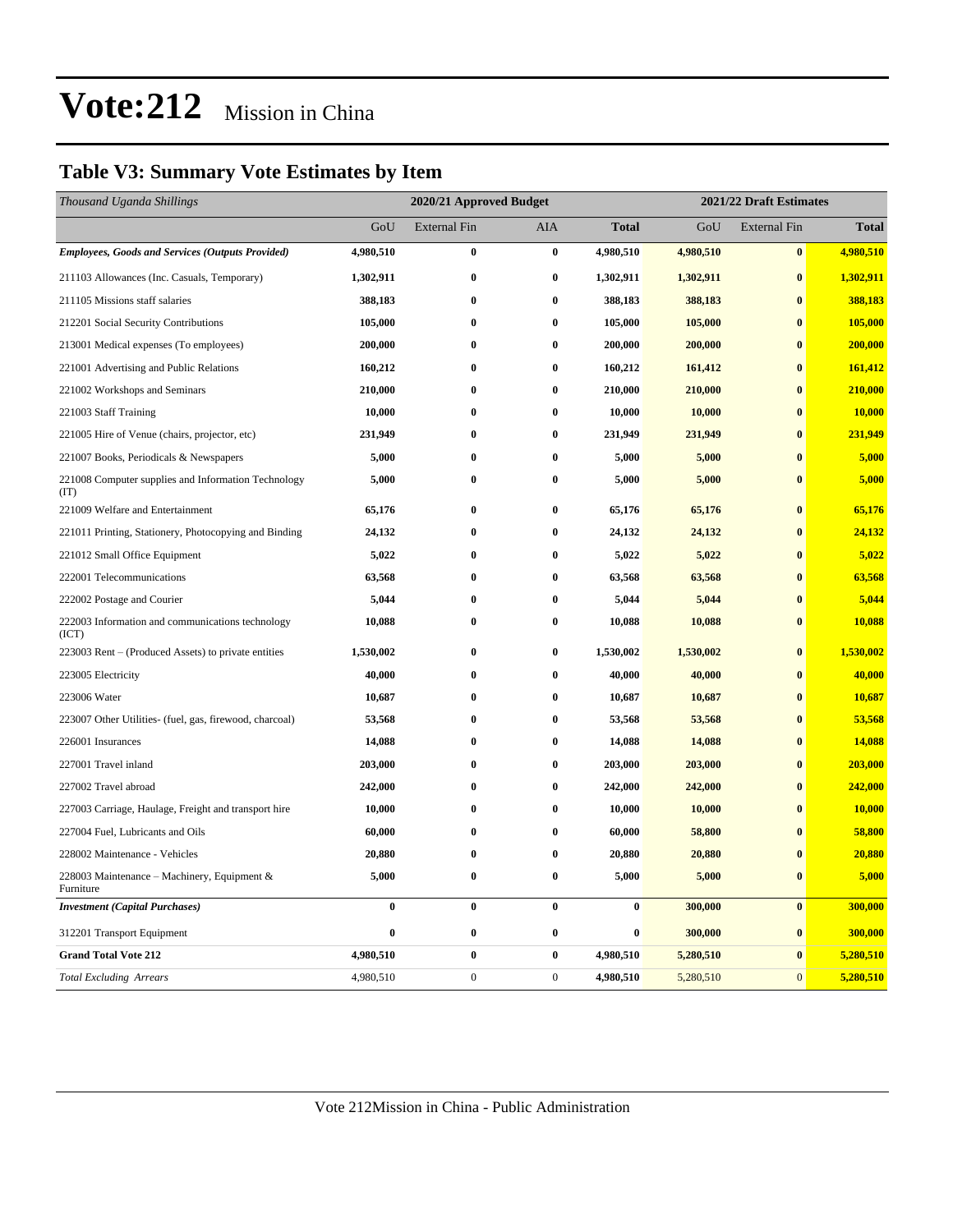#### **Table V4: Detailed Estimates by Sub-SubProgramme, Department,Project and Output and Item**

*Sub-SubProgrammme 52 Overseas Mission Services*

*Recurrent Budget Estimates*

#### **Department 01 Headquarters Beijing**

| Thousand Uganda Shillings                                |                       | 2020/21 Approved Budget |                  |              | 2021/22 Draft Estimates |              |               |
|----------------------------------------------------------|-----------------------|-------------------------|------------------|--------------|-------------------------|--------------|---------------|
| <b>Outputs Provided</b>                                  | Wage                  | Non Wage                | AIA              | <b>Total</b> | Wage                    | Non Wage     | <b>Total</b>  |
| <b>Budget Output 165201 Cooperation frameworks</b>       |                       |                         |                  |              |                         |              |               |
| 211103 Allowances (Inc. Casuals, Temporary)              | $\boldsymbol{0}$      | 511,320                 | $\mathbf{0}$     | 511,320      | $\overline{0}$          | 511,320      | 511,320       |
| 211105 Missions staff salaries                           | 388,183               | $\boldsymbol{0}$        | $\mathbf{0}$     | 388,183      | 388,183                 | $\mathbf{0}$ | 388,183       |
| 212201 Social Security Contributions                     | $\boldsymbol{0}$      | 105,000                 | $\mathbf{0}$     | 105,000      | $\mathbf{0}$            | 105,000      | 105,000       |
| 213001 Medical expenses (To employees)                   | $\boldsymbol{0}$      | 200,000                 | $\boldsymbol{0}$ | 200,000      | $\boldsymbol{0}$        | 200,000      | 200,000       |
| 221003 Staff Training                                    | $\boldsymbol{0}$      | 10,000                  | $\mathbf{0}$     | 10,000       | $\mathbf{0}$            | 10,000       | <b>10,000</b> |
| 221007 Books, Periodicals & Newspapers                   | $\boldsymbol{0}$      | 5,000                   | $\mathbf{0}$     | 5,000        | $\mathbf{0}$            | 5,000        | 5,000         |
| 221008 Computer supplies and Information Technology (IT) | $\boldsymbol{0}$      | 5,000                   | $\mathbf{0}$     | 5,000        | $\mathbf{0}$            | 5,000        | 5,000         |
| 221009 Welfare and Entertainment                         | $\mathbf{0}$          | 65,176                  | $\mathbf{0}$     | 65,176       | $\mathbf{0}$            | 65,176       | 65,176        |
| 221011 Printing, Stationery, Photocopying and Binding    | $\mathbf{0}$          | 10,740                  | $\mathbf{0}$     | 10,740       | $\boldsymbol{0}$        | 10,740       | 10,740        |
| 221012 Small Office Equipment                            | $\boldsymbol{0}$      | 5,022                   | $\mathbf{0}$     | 5,022        | $\mathbf{0}$            | 5,022        | 5,022         |
| 222001 Telecommunications                                | $\boldsymbol{0}$      | 21,660                  | $\mathbf{0}$     | 21,660       | $\mathbf{0}$            | 21,660       | 21,660        |
| 223003 Rent – (Produced Assets) to private entities      | $\boldsymbol{0}$      | 801,673                 | $\mathbf{0}$     | 801,673      | $\mathbf{0}$            | 801,673      | 801,673       |
| 223005 Electricity                                       | $\boldsymbol{0}$      | 40,000                  | $\mathbf{0}$     | 40,000       | $\mathbf{0}$            | 40,000       | 40,000        |
| 223006 Water                                             | $\boldsymbol{0}$      | 10,687                  | $\boldsymbol{0}$ | 10,687       | $\mathbf{0}$            | 10,687       | 10,687        |
| 223007 Other Utilities- (fuel, gas, firewood, charcoal)  | $\boldsymbol{0}$      | 53,568                  | $\boldsymbol{0}$ | 53,568       | $\boldsymbol{0}$        | 53,568       | 53,568        |
| 226001 Insurances                                        | $\boldsymbol{0}$      | 14,088                  | $\boldsymbol{0}$ | 14,088       | $\boldsymbol{0}$        | 14,088       | 14,088        |
| 227001 Travel inland                                     | $\boldsymbol{0}$      | 16,500                  | $\mathbf 0$      | 16,500       | $\mathbf{0}$            | 16,500       | 16,500        |
| 227002 Travel abroad                                     | $\boldsymbol{0}$      | 32,000                  | $\mathbf{0}$     | 32,000       | $\mathbf{0}$            | 32,000       | 32,000        |
| 227003 Carriage, Haulage, Freight and transport hire     | $\mathbf{0}$          | 10,000                  | $\mathbf{0}$     | 10,000       | $\mathbf{0}$            | 10,000       | 10,000        |
| 228002 Maintenance - Vehicles                            | $\mathbf{0}$          | 20,880                  | $\mathbf{0}$     | 20,880       | $\mathbf{0}$            | 20,880       | 20,880        |
| 228003 Maintenance - Machinery, Equipment & Furniture    | $\boldsymbol{0}$      | 5,000                   | $\boldsymbol{0}$ | 5,000        | $\boldsymbol{0}$        | 5,000        | 5,000         |
| <b>Total Cost of Budget Output 01</b>                    | 388,183               | 1,943,314               | 0                | 2,331,497    | 388,183                 | 1,943,314    | 2,331,497     |
| <b>Budget Output 165202 Consulars services</b>           |                       |                         |                  |              |                         |              |               |
| 211103 Allowances (Inc. Casuals, Temporary)              | $\boldsymbol{0}$      | 791,591                 | $\mathbf 0$      | 791,591      | $\mathbf{0}$            | 791,591      | 791,591       |
| 221001 Advertising and Public Relations                  | $\boldsymbol{0}$      | 10,044                  | $\mathbf{0}$     | 10,044       | $\mathbf{0}$            | 10,044       | 10,044        |
| 222001 Telecommunications                                | $\boldsymbol{0}$      | 10,000                  | $\mathbf{0}$     | 10,000       | $\mathbf{0}$            | 10,000       | 10,000        |
| 223003 Rent – (Produced Assets) to private entities      | $\boldsymbol{0}$      | 728,329                 | $\mathbf{0}$     | 728,329      | $\overline{0}$          | 728,329      | 728,329       |
| 227001 Travel inland                                     | $\mathbf{0}$          | 16,500                  | $\boldsymbol{0}$ | 16,500       | $\overline{0}$          | 16,500       | 16,500        |
| 227002 Travel abroad                                     | $\boldsymbol{0}$      | 30,000                  | $\mathbf{0}$     | 30,000       | $\mathbf{0}$            | 30,000       | 30,000        |
| <b>Total Cost of Budget Output 02</b>                    | $\boldsymbol{\theta}$ | 1,586,464               | 0                | 1,586,464    | $\boldsymbol{\theta}$   | 1,586,464    | 1,586,464     |

Vote 212Mission in China - Public Administration